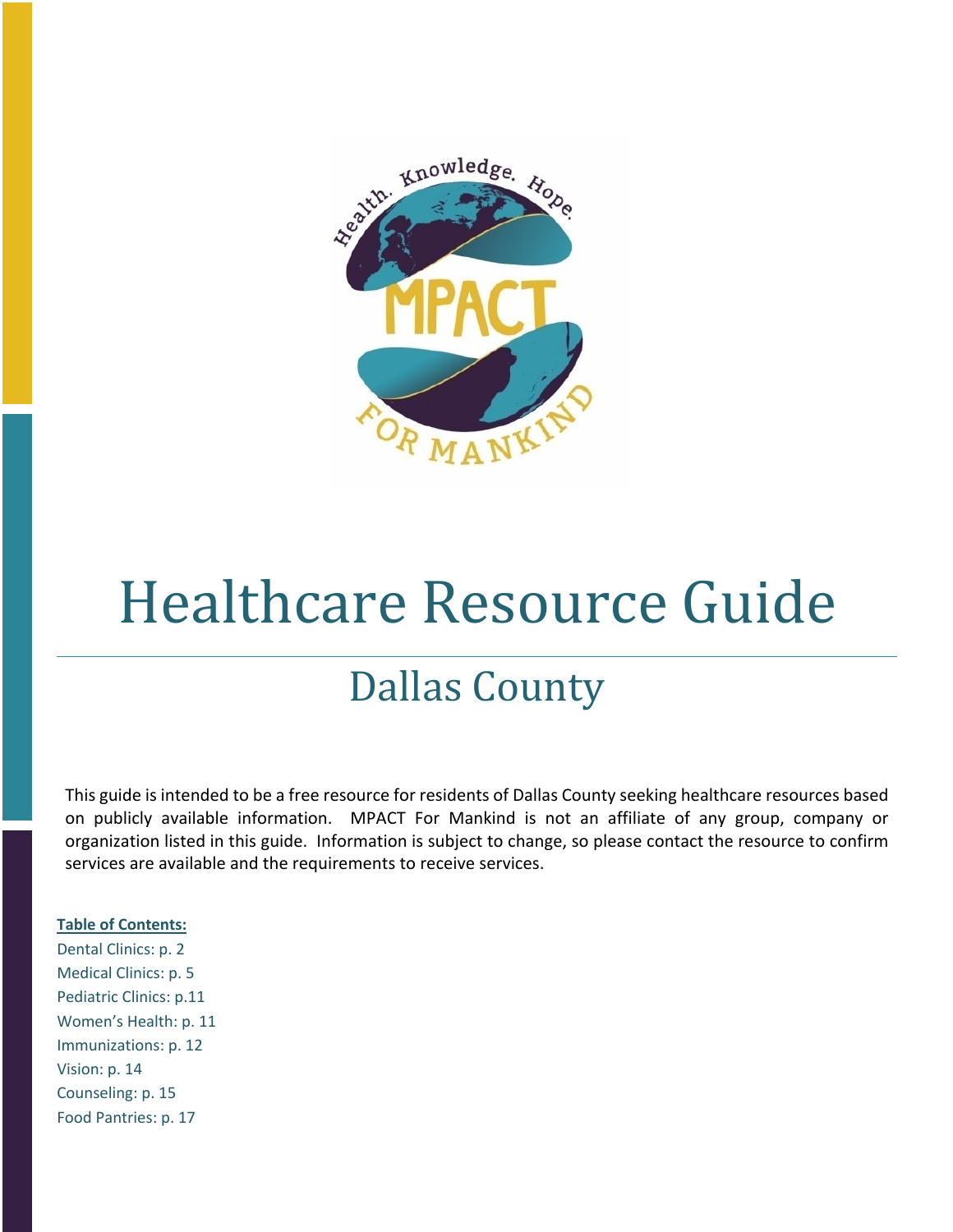## Dental Clinics

| <b>Community Dental</b><br>Care | Calling this number will put you in place with the location closest to you.                                                               |
|---------------------------------|-------------------------------------------------------------------------------------------------------------------------------------------|
| P: 1 (844) 898-6684             | Medicaid & CHIP: Reduced rates for low-income adults, seniors & children                                                                  |
| Address:                        | 8:30 am-5:00 pm (M-F)                                                                                                                     |
|                                 | Community Dental Care - East Dallas Health Center<br>3910 Gaston Avenue #175, Dallas, TX 75246<br>(Located down the street from Baylor)   |
|                                 | Community Dental Care - Vickery Meadow Dental Center<br>8224 Park Lane #125, Dallas, TX 75231                                             |
|                                 | Community Dental Care - Carrollton/Farmers Branch<br>13551 Dennis Lane, Farmers Branch, TX 75234<br>(Located inside Family Health Center) |
|                                 | Website: http://communitydentalcare.org/our-locations/                                                                                    |
|                                 |                                                                                                                                           |

Monday, Wednesday, Friday 9:00am – 2:00pm

Thursdays 4:00pm to 8:00pm

Provides low-income Irving residents with primary care, primary dental care, and specialized clinics.

Patients must be at or below 200% FPL. Patients must provide proof of Irving residence (utility bill or lease) and proof of income (check stubs, income tax return, letter from employer).

https://www.bswhealth.com/locations/community-clinic-irving/Pages/default.aspx

### **Grand Prairie Wellness Center** P: (972)266-9123

**Irving Interfaith** 

1711 W. Irving Boulevard

P: 972-254-2700

Irving, TX 75061

**Clinic** 

Address:

Suite 115

Address: 1710 Small Street Grand Prairie, Texas 75050 Monday – Friday 9:00am – 2:00pm

Must complete new patient registration for appointment

Provides primary care, optometry, chiropractic, dental, and hygienic services to Grand Prairie low-income residents

Must be at or below 125% FPL for medical services and at or below 185% FPL for dental services.

Must provide valid photo ID, SSN if applicable, utility or lease payments, and proof of income with employer's name and address.

Must reside in Grand Prairie.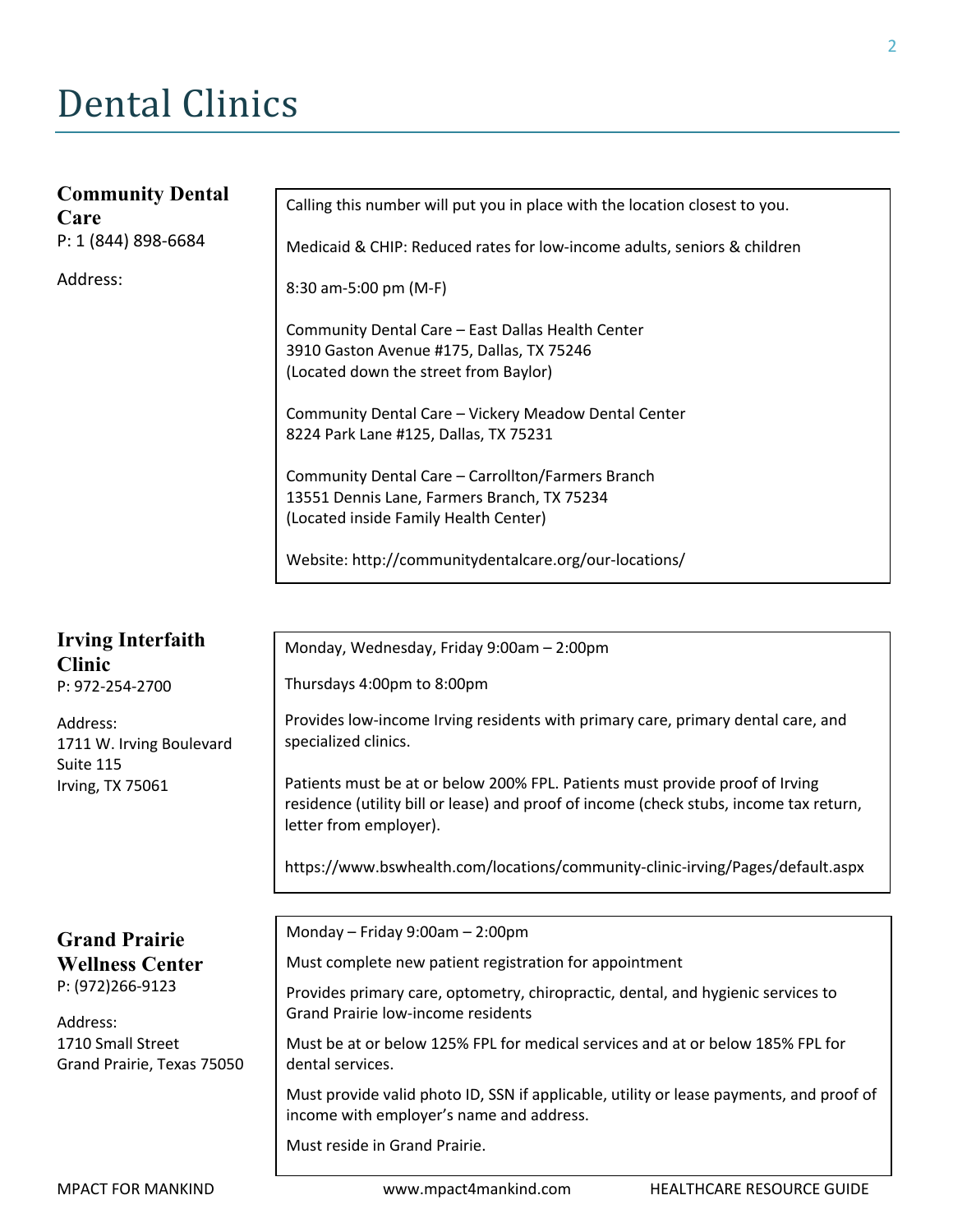### **North Dallas Shared Ministries**

P: (214)358-8729

Address: 2875 Merrell Road Dallas, TX 75229

**Texas A&M University College of Dentistry**  P: (214) 828-8100

Address: 3302 Gaston Avenue Dallas, TX 75246

### **Los Barrio Unidos Dental Community Clinic**  P: (214) 571-6132

Address: 809 Singleton Boulevard Dallas, TX 75212

#### **Community Dental Care** P: (972)241-2259

Address: 13551 Dennis Lane Farmers Branch, TX 75234

**Agape Clinic** P: (972) 707-7782

Address: 4101 Junius Dallas, TX 75246

North Dallas Shared Ministries provides a variety of dental services on a walk-in basis in cooperation with Texas A&M Baylor College of dentistry. Patients must be uninsured and live within the service area. Patients must present photo ID and proof of address.

**Dental Services:** Oral screening Exam **Sealants** 

https://www.ndsm.org

Offices at Texas A&M College of Dentistry are open Monday through Friday from 8 a.m. to 5 p.m.

Patients visiting the college for screenings or emergency care are typically seen Monday through Friday, by appointment only. The college can only accommodate a limited number of patients each day.

https://dentistry.tamhsc.edu/about/hoursclosings.html

The Los Barrios Unidos Community Clinic Dental program provides comprehensive dental care for children up to age 17.

The following services are provided for children: Cleanings/Fluoride, Dental Exams, Xrays, Sealants, Resin restorations or tooth-colored fillings, Extractions, The First Dental Home Visit

Appointments are made by telephone. Please call (214) 540-0300.

Wednesday - Friday 8:00am - 5:00pm

Located inside Vivian Field Middle School

Website: http://communitydentalcare.org/our-locations/

**NO** ID or proof of income/address required. \$30 for initial visit

HOURS: Tuesday - Friday 7:30am-2:00pm \*Appointment Required\*

Adult & Pediatric

Cleanings, screenings, fillings, and extractions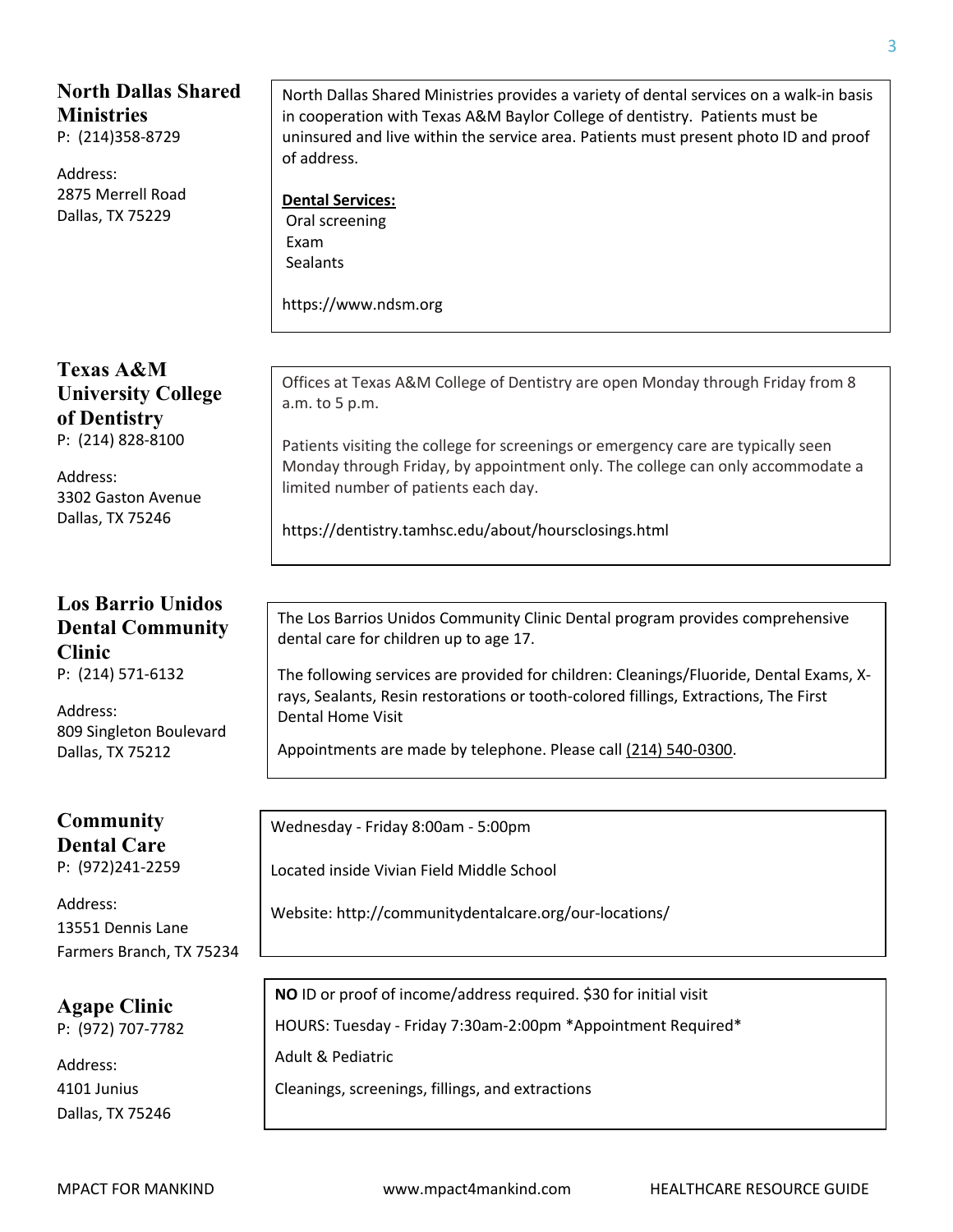### **Healing Hands Ministries**

Address: HHM - Greenville: 8515 Greenville Avenue STE N-108, Dallas, TX 75243 Phone: 214-221-0855

HHM - Vickery: 5750 Pineland Dr., STE 150 Dallas, TX 75231 Phone: 214-379-4393

## **Foremost Family Health Centers**

P: (214) 426-3645

Address: 2922-B Martin Luther King Blvd. Dallas, TX 75215

## **Concorde Career**

**College** P: (469) 221-3454

Address: 12606 Greenville Avenue, Suite 130 Dallas, TX 75243

Fri 9:00am – 4:00 pm/Closed from 12:00pm – 1:00pm for lunch \*\*Must enroll first (by appointment only)

Provides medical services to those without insurance, Medicaid, Medicare, or a Parkland product. Patients must be at or below 200% FPL.

Services: Primary Care, Chronic Care, Women's Health, GI, Nephrology, Neurology, Orthopedics, Rheumatology, Behavioral Health, Labs

Dental Services (M-F 7a-6p)

Must provide proof of residency (utility bill or lease), valid photo ID, and a pay stub. Only serves zip codes 75231, 75238, 75243, 75080, 75081

HOURS: Mon-Fri 8:30 am – 11 am; 1 pm – 4 pm \*Appointment Required\* Dallas County adults and children Must have photo ID, proof of residency, and proof of income to enroll. https://foremostfhc.org

Hours: Tuesday, Wednesday, and Thursday by appointment only Dental hygiene services provided at low cost Oral exams, sealants, and x-rays \$10 Adults and pediatrics (starting at age 3)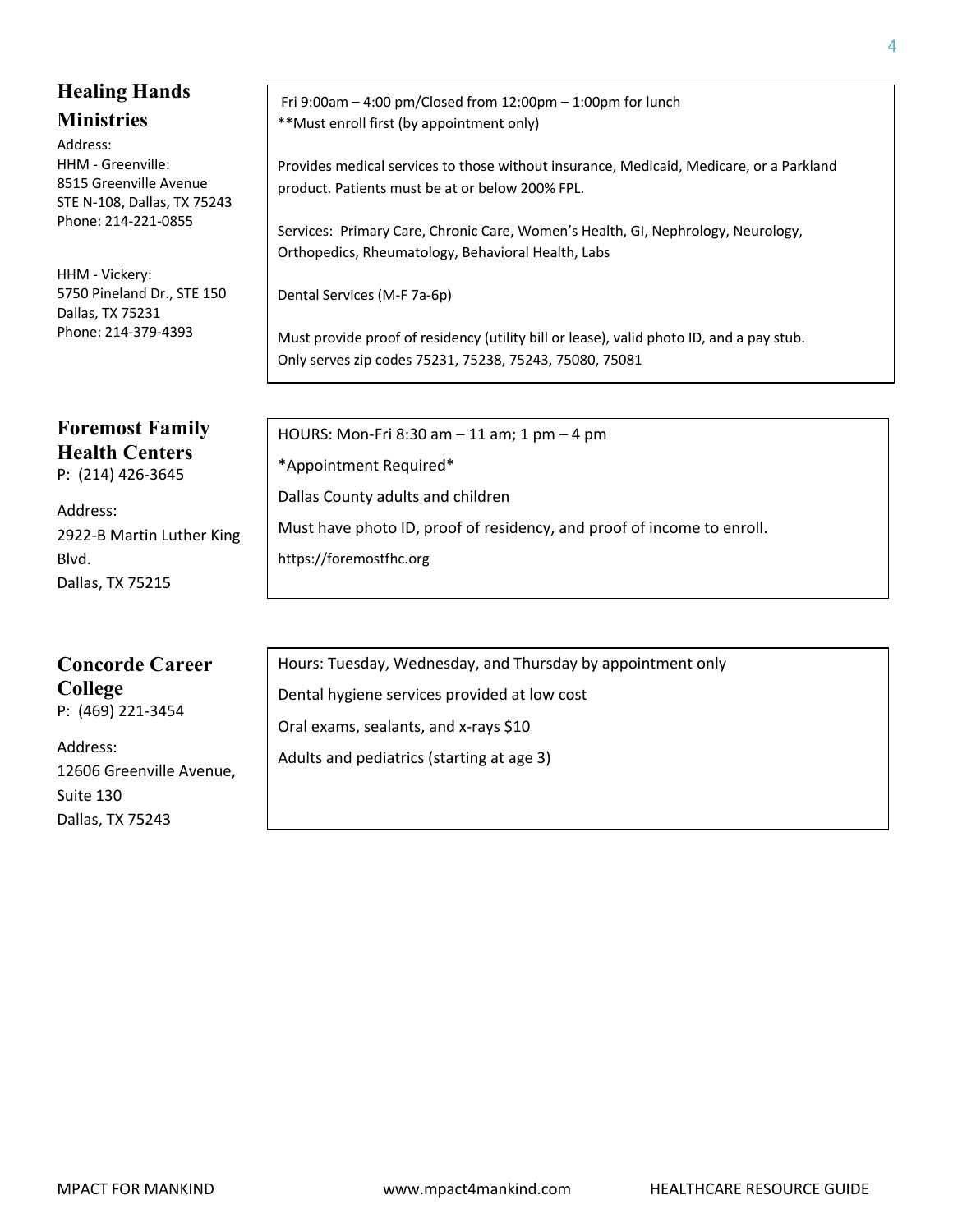## **Medical Clinics**

### **Agape Clinic**

P: (972) 707-7782

Address: 4104 Junius Dallas, TX 75246

**NO** ID or proof of income/address required. \$30 for primary care, \$35 for specialty visit theagapeclinic.org

• HOURS: Mon-Fri 7:30am-3:30pm \*Appointment Required\*

**URGENT CARE**: Saturday 7:30 until last patient seen. WALK-IN First come first served.

Primary and Chronic Care, Dermatology, Neurology, Ophthalmology, Orthopedics, Women's Health, Counseling, Dental, & allergy and asthma

www.theagapeclinic.org

| Watermark Urgent                               | Hours: Monday-Saturday9am-Capacity                                                                                                                                           |  |
|------------------------------------------------|------------------------------------------------------------------------------------------------------------------------------------------------------------------------------|--|
| Care<br>P: 469-317-0028                        | Watermark Urgent Care services are offered to all who are uninsured or under-                                                                                                |  |
|                                                | insured.                                                                                                                                                                     |  |
| Address:                                       | \$15 donation requested to cover the costs of services.                                                                                                                      |  |
| 9780 LBJ Freeway Suite 124<br>Dallas, TX 75243 | Types of issues seen: coughs, colds, sore throats, fever, earaches, asthma, infections,<br>minor trauma and injuries, lacerations, rashes, sports physicals, pregnancy tests |  |
|                                                | www.watermarkurgentcare.com                                                                                                                                                  |  |

| <b>North Dallas Shared</b><br><b>Ministries</b> | Tuesday & Thursday 5:00pm (start)                                                                                                                                                                                                                                                                                                            |
|-------------------------------------------------|----------------------------------------------------------------------------------------------------------------------------------------------------------------------------------------------------------------------------------------------------------------------------------------------------------------------------------------------|
| P: (972)620-8696                                | Immunization Clinic Tuesday 10:30am                                                                                                                                                                                                                                                                                                          |
| Address:<br>2875 Merrell Rd                     | Women's Clinic- Breast and Pelvic Exams                                                                                                                                                                                                                                                                                                      |
| Dallas, TX 75229                                | Wednesday $(1^{st}$ & $3^{rd}$ ) 5:30pm (start)                                                                                                                                                                                                                                                                                              |
|                                                 | Bring a valid photo ID for all adults in household, birth certificates &/or SSNs for all<br>members of household, and proof of zip code residency. NDSM serves the following<br>zip codes: 75001, 75204, 75205, 75209, 75219, 75220, 75225, and 75229. 75230,<br>75231, 75234, 75235, 75240, 75244, 75247, 75248, 75251, 75252, 75254, 75287 |
|                                                 | https://www.ndsm.org                                                                                                                                                                                                                                                                                                                         |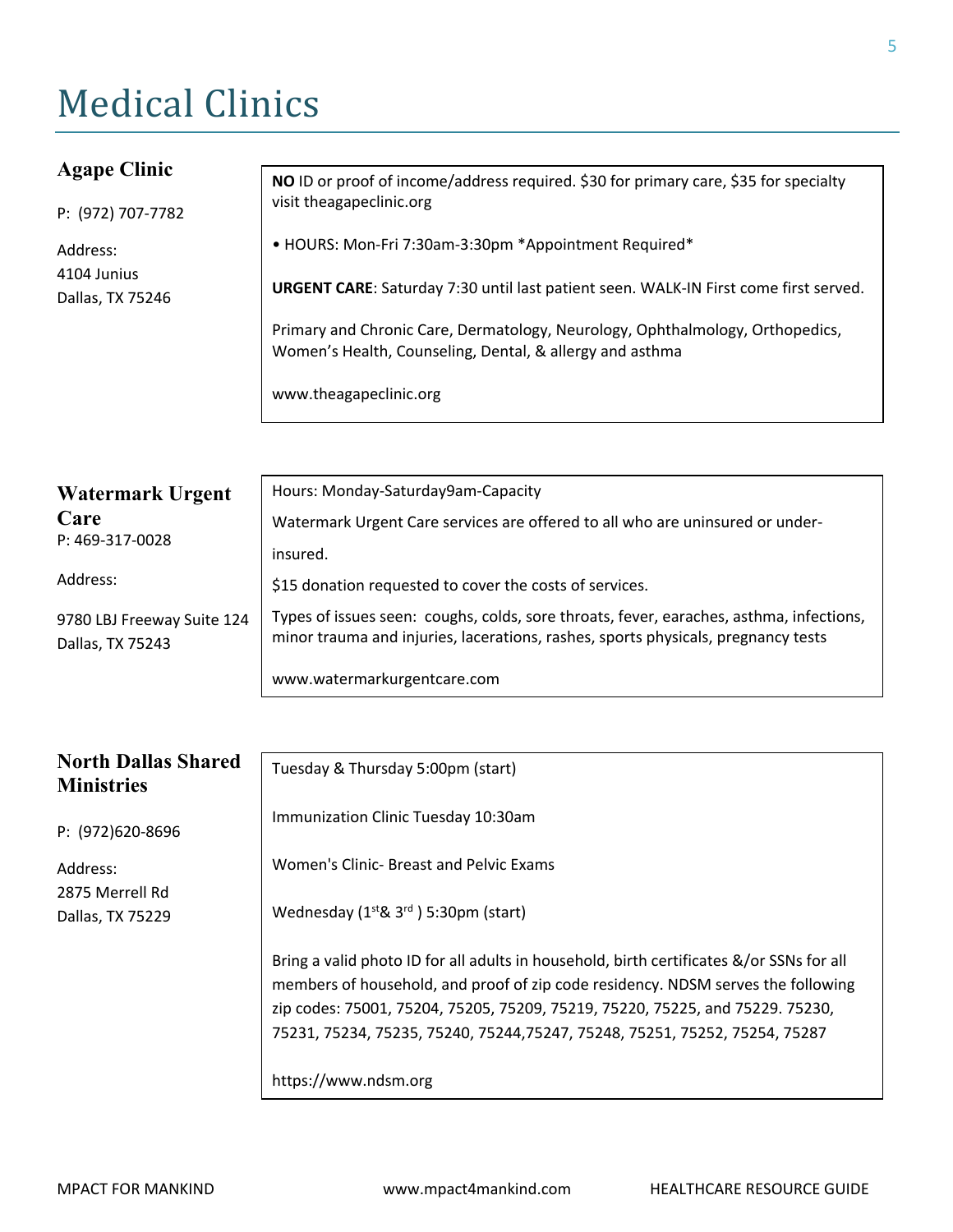### **Mission East Dallas**  P: (972)682-8917

Address: 2914 Oates Drive Dallas, Texas 75228

### **Healing Hands Ministries**

Address: HHM - Greenville: 8515 Greenville Avenue STE N-108, Dallas, TX 75243 Phone: 214-221-0855

HHM - Vickery: 5750 Pineland Dr., STE 150 Dallas, TX 75231 Phone: 214-379-4393

### **Foremost Family Health Centers** P: (214) 426-3645

Address: 2922-B Martin Luther King Blvd. Dallas, TX 75215

Medical Clinic Mon-Thurs 8:30am-4:30pm. Dental Clinic Mon, Tues, Thurs 8:00am-2:00pm

Healthcare accepting private insurance, Medicaid, Medicare, and sliding scale fees for uninsured. Income must be at or below 200% FPL. Dental clinic only serves zip codes 75032,75040,75041,75042,75043,75044, 75087,75149,75150,75180,75181,75182, 75217, 75218, 75227, 75228, 75231, 75243, and 75253.

https://missioneastdallas.org

Fri 9:00am – 4:00 pm/Closed from 12:00pm – 1:00pm for lunch \*\*Must enroll first (by appointment only)

Provides medical services to those without insurance, Medicaid, Medicare, or a Parkland product. Patients must be at or below 200% FPL.

Services: Primary Care, Chronic Care, Women's Health, GI, Nephrology, Neurology, Orthopedics, Rheumatology, Behavioral Health, Labs

Dental Services (M-F 7a-6p)

Must provide proof of residency (utility bill or lease), valid photo ID, and a pay stub. Only serves zip codes 75231, 75238, 75243, 75080, 75081

http://healinghandsdallas.org

HOURS: Mon-Thurs8:30 am – 5 pm; Wed 10am – 7pm; Fri 8a – 1p

\*Appointment Required\*

Dallas County adults and children

Must have photo ID, proof of residency, and proof of income to enroll. Sliding scale fees available. Accepts most insurances.

Primary and chronic care, Women's health, mammography, family planning, prenatal / postpartum care, STD testing and treatment, WIC, counseling services, dental services

https://foremostfhc.org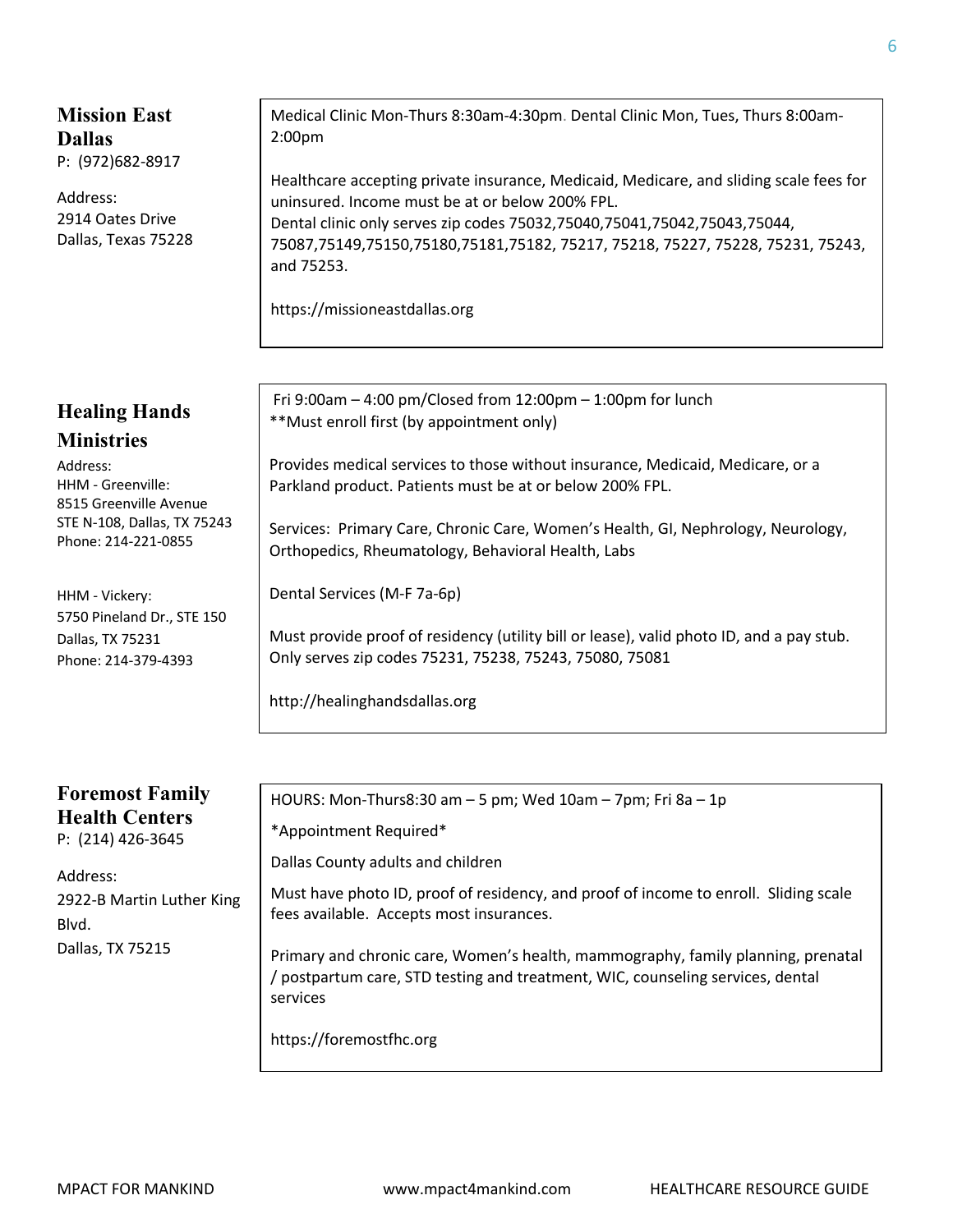## **Los Barrios Unidos Community Clinic**

P: (214) 540-0300

Address: 809 Singleton Boulevard Dallas, TX 75212

Address: 4732 W. Illinois Ave. Dallas, TX 75211

LBUCC offers comprehensive quality care and services that include pediatric care, adult health care, well women/obstetrics services, dentistry for children, WIC services and pharmacy services. Also offered are podiatry, optometry and behavioral health care for patients by referral from an LBUCC physician.

Accepted:

- Uninsured patients
- Patients with Medicaid
- Patients with CHIP
- Medicare patients
- Patients with private insurance

Singleton Ave:

Monday-Thursday 7:00 am – 6:00 pm Friday 7:00 am – 5:00 pm Saturday 8:00 am – 12:00 pm (including Adult Clinic services) Sunday Closed

South Oak Cliff: Monday-Friday 7:00 am – 6:00 pm Saturday-Closed Sunday-Closed

www.losbariosunidos.org

| <b>Parkland Community</b><br><b>Oriented Primary</b>                                                                  | Monday- Friday 8:00am- 5:00pm                                                                            |
|-----------------------------------------------------------------------------------------------------------------------|----------------------------------------------------------------------------------------------------------|
| <b>Care Clinics</b><br>P: (214)584-0100<br>$(214)266 - 2100$<br>Address:<br>5201 Harry Hines Bld.<br>Dallas, TX 75235 | Locations and times vary around Dallas County                                                            |
|                                                                                                                       | Acute, general, short-term, and specialized care, including extensive emergency,                         |
|                                                                                                                       | surgical, medical, maternity, psychiatric and pediatric services.Comprehensive social<br>work available. |
|                                                                                                                       | For locations go to:                                                                                     |
|                                                                                                                       | https://www.parklandhospital.com/locations?taxonomy=Community-Oriented-<br><b>Primary-Care-Clinics</b>   |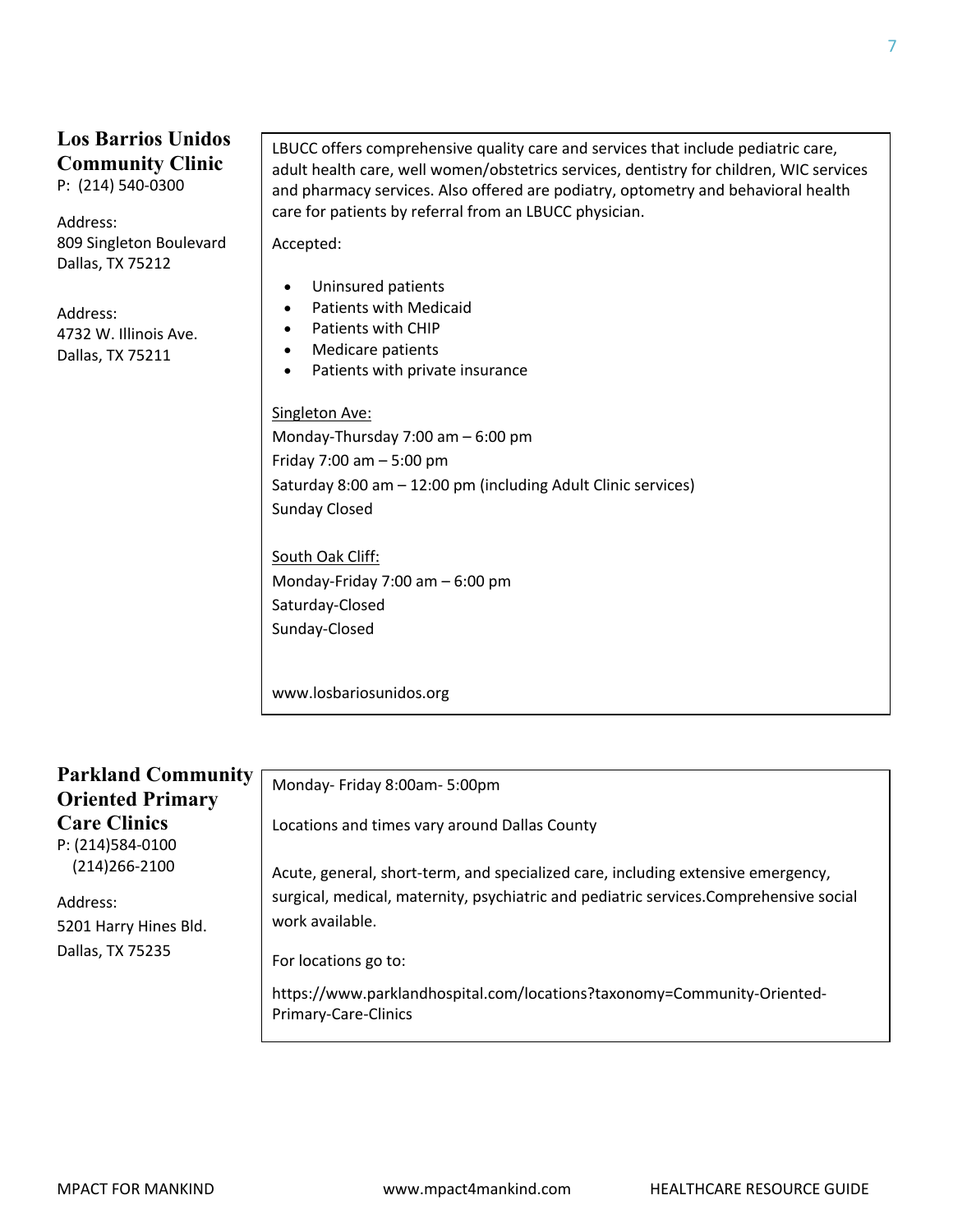| <b>City Square</b><br>P: (972) 817-6000              | Hours of Operation:<br>Monday - Friday<br>8 am – 5 pm and Thursday evenings                                                                                                                            |
|------------------------------------------------------|--------------------------------------------------------------------------------------------------------------------------------------------------------------------------------------------------------|
| Address:<br>2835 Al Lipscomb Way<br>Dallas, TX 75215 | Zip Codes Served:<br>CitySquare Community Clinic accepts new patients who live in the following zip codes:<br>75203   75208   75210   75211   75215   75216   75217   75223   75226   75227  <br>75241 |
|                                                      | Cost:<br>Medical visits are \$10 per appointment. There is no fee for the enrollment visit.                                                                                                            |
|                                                      | New patients must provide:<br>Proof of Income   Proof of Residency   Identification (Valid Picture ID)<br>Please call the CitySquare Clinic if you have questions about these documents.               |
|                                                      | Services: Primary care, behavioral health, chronic disease care, medication<br>management, specialist referrals.                                                                                       |
|                                                      | https://www.citysquare.org/programs/health/                                                                                                                                                            |

| <b>Baylor Scott &amp; White</b>          | Medical care for children and adults.                                                                                          |                                                                                                                                                                    |                                                                              |
|------------------------------------------|--------------------------------------------------------------------------------------------------------------------------------|--------------------------------------------------------------------------------------------------------------------------------------------------------------------|------------------------------------------------------------------------------|
| <b>Community Care</b><br><b>Clinics</b>  | Financial assistance available; must apply for eligibility                                                                     |                                                                                                                                                                    |                                                                              |
|                                          | Primary care, acute care, preventative health, home health, labs, immunizations, social<br>work, prescription assistance       |                                                                                                                                                                    |                                                                              |
| Call each clinic for more<br>information | St. Philip's School<br>1600 Pennsylvania Ave<br>Dallas, TX 75215<br>972.817.6410<br>programs/Pages/community-care-clinics.aspx | Juanita J. Craft Rec Center<br>4500 Spring Avenue<br>Dallas, TX 75210<br>972.817.6410<br>https://www.bswhealth.com/about/community-involvement/community-outreach- | Worth Street Clinic<br>4001 Worth Street<br>Dallas, TX 75246<br>972.817.7070 |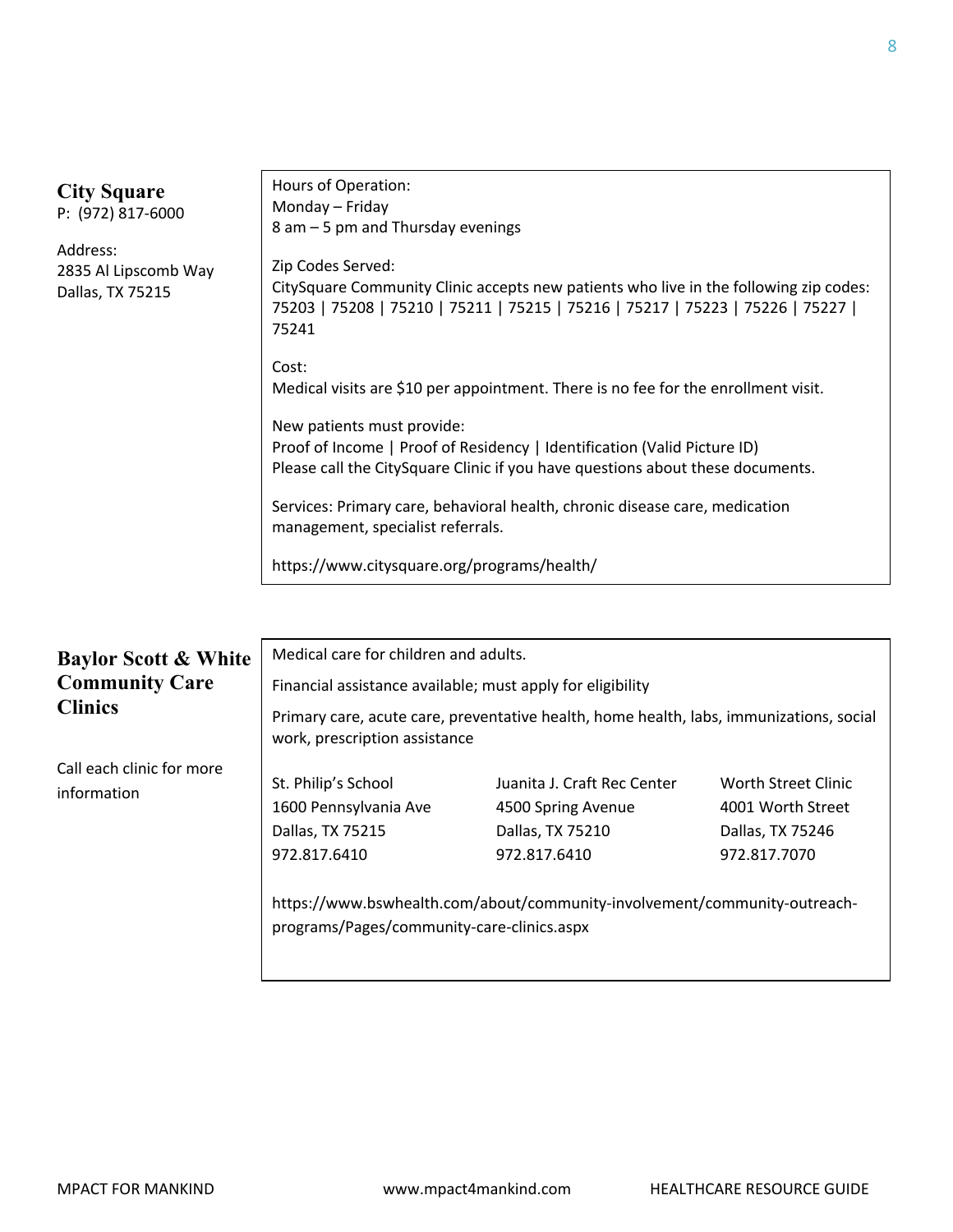| <b>Brother Bill's</b>       | Monday: Thursday 8:30 am - 4:00 pm                                                                      |  |
|-----------------------------|---------------------------------------------------------------------------------------------------------|--|
| <b>Helping Hand</b>         | Friday: $9:00$ am $- 2:00$ pm                                                                           |  |
| P: (214) 638-2196           | Closed Saturday & Sunday                                                                                |  |
|                             |                                                                                                         |  |
| Address:                    | Offers medical services to uninsured adults, but will not turn away people who have                     |  |
| 3906 N. Westmoreland        | insurance.                                                                                              |  |
| Dallas, TX 75212            |                                                                                                         |  |
|                             | Asks for a \$10 donation to help continue to provide care.                                              |  |
|                             |                                                                                                         |  |
|                             | Services include annual exams, eye exams, dental care, women's wellness,                                |  |
|                             | mammograms, prostate screenings, vaccinations, support for managing chronic                             |  |
|                             | illnesses such as diabetes and hypertension                                                             |  |
|                             |                                                                                                         |  |
|                             | www.bbhh.org                                                                                            |  |
|                             |                                                                                                         |  |
|                             |                                                                                                         |  |
| <b>Woven Health Clinic</b>  | Monday - Thursday 8:00am - 5:30 pm                                                                      |  |
| P: (972)484-8444            |                                                                                                         |  |
| Address:                    | Friday $8:30$ am $-1:00$ pm                                                                             |  |
|                             |                                                                                                         |  |
| 1 Medical Parkway, Plaza 1, | Appointment required                                                                                    |  |
| Suite 149                   |                                                                                                         |  |
| Dallas, TX 75234            | \$25 for first visit; \$20 for follow up visits                                                         |  |
|                             |                                                                                                         |  |
|                             | Services include: primary care, chronic disease management, women's health, mental                      |  |
|                             | health, and preventative medicine                                                                       |  |
|                             |                                                                                                         |  |
|                             | https://www.wovenhealth.org                                                                             |  |
|                             |                                                                                                         |  |
|                             |                                                                                                         |  |
|                             | <b>Clinic hours are:</b>                                                                                |  |
| <b>Dallas County Clinic</b> | 8 am to 4 pm - Monday, Tuesday, Thursday and Friday                                                     |  |
| <b>Sexually Transmitted</b> | 10 am to 6 pm - Wednesday                                                                               |  |
| <b>Diseases</b>             |                                                                                                         |  |
| P: (214)819-1819            |                                                                                                         |  |
|                             | Dallas County Health and Human Services offers testing for sexually transmitted diseases at the         |  |
| Address:                    | department's central office location and in the mobile medical unit.                                    |  |
| 2377 Stemmons Freeway,      |                                                                                                         |  |
| <b>Room 100</b>             | Services offered can include testing, some same-day results, an exam and treatment. The fee is<br>\$20. |  |
|                             |                                                                                                         |  |
| Dallas, TX 75207            | Medication is offered on-site to treat clients for their infections. Preventable treatment is also      |  |
|                             | provided for clients exposed to STDs.                                                                   |  |
|                             |                                                                                                         |  |

MPACT FOR MANKIND www.mpact4mankind.com HEALTHCARE RESOURCE GUIDE

9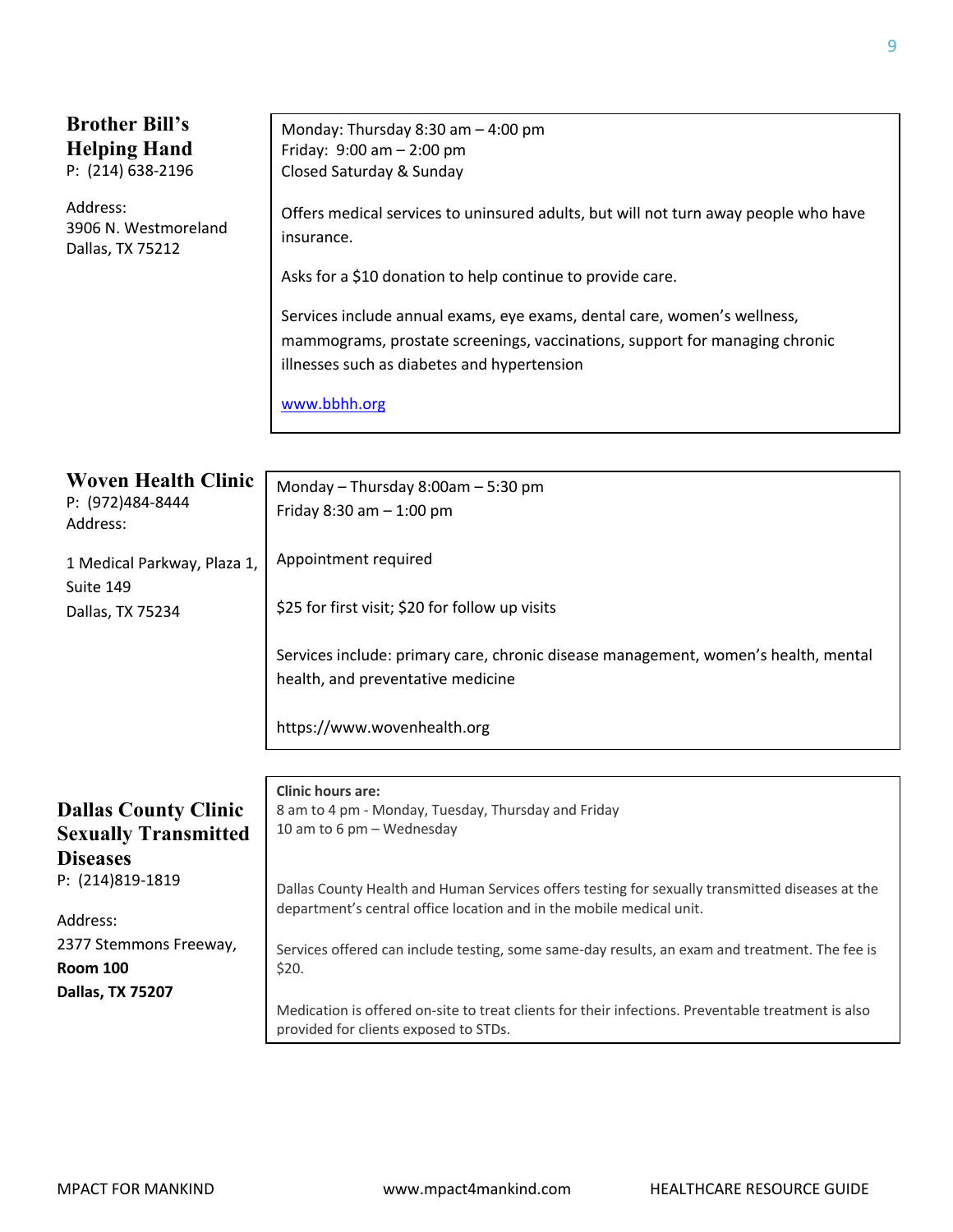| <b>Irving Bible Church</b><br><b>2435 Medical Clinic</b><br>P: (972)443-3328<br>Address:<br>2435 Kinwest Parkway<br>Irving, Texas 75065 | Patient visits are from 4 - 8:30 p.m.<br>Provides basic medical care and health educations.<br>No residency requirements.<br>No appointment necessary.<br>http://www.irvingbible.org/2435kinwest                                                                                                                                                                                                                                                                                                                      |
|-----------------------------------------------------------------------------------------------------------------------------------------|-----------------------------------------------------------------------------------------------------------------------------------------------------------------------------------------------------------------------------------------------------------------------------------------------------------------------------------------------------------------------------------------------------------------------------------------------------------------------------------------------------------------------|
| <b>Irving Interfaith</b><br><b>Clinic</b><br>P: (972)254-2700<br>Address:<br>1711 W. Irving Boulevard<br>Suite 115<br>Irving, TX 75061  | Monday, Wednesday, Friday 9:00am - 2:00pm<br>Thursdays 4:00pm to 8:00pm<br>Provides low-income Irving residents with primary care, primary dental care, and<br>specialized clinics.<br>Patients must be at or below 200% FPL. Patients must provide proof of Irving residence<br>(utility bill or lease) and proof of income (check stubs, income tax return, letter from<br>employer).<br>https://www.bswhealth.com/locations/community-clinic-irving/Pages/default.aspx                                             |
| <b>Grand Prairie</b><br><b>Wellness Center</b><br>P: (972)266-9123<br>Address:<br>1710 Small Street<br>Grand Prairie, Texas 75050       | Must complete new patient registration for appointment<br>New Patient Registration / Mon - Fri 9:00am -2:00pm<br>Provides primary care, optometry, chiropractic, dental, and hygienic services to Grand<br>Prairie low-income residence<br>Must be at or below 125% FPL for medical services and at or below 185% FPL for<br>dental services.<br>Must provide valid photo ID, SSN if applicable, utility or lease payments, and proof of<br>income with employers' name and address.<br>Must reside in Grand Prairie. |
| <b>Hope Clinic of</b><br>Garland<br>P: (469) 800-2500<br>Address:<br>800 S. 6 <sup>th</sup> St, Suite 100<br>Garland, TX 75040          | Monday: Thursday 7:30 am - 5:00 pm<br>Thursday: Urgent Care after 5pm by appointment only<br>Friday: $7:30$ am $-3:00$ pm<br>Closed Saturday & Sunday<br>Free medical care for the uninsured residents of Garland<br>Photo ID and proof of residency required<br>Primary care services, spiritual care, diabetes education, nutrition education,<br>community resources, urgent care services, specialist referrals, prescription assistance<br>https://hopeclinic-garland.org                                        |

Check-in is from 2:30 - 3:30 p.m; patients must check-in during this time to be seen.

MPACT FOR MANKIND www.mpact4mankind.com HEALTHCARE RESOURCE GUIDE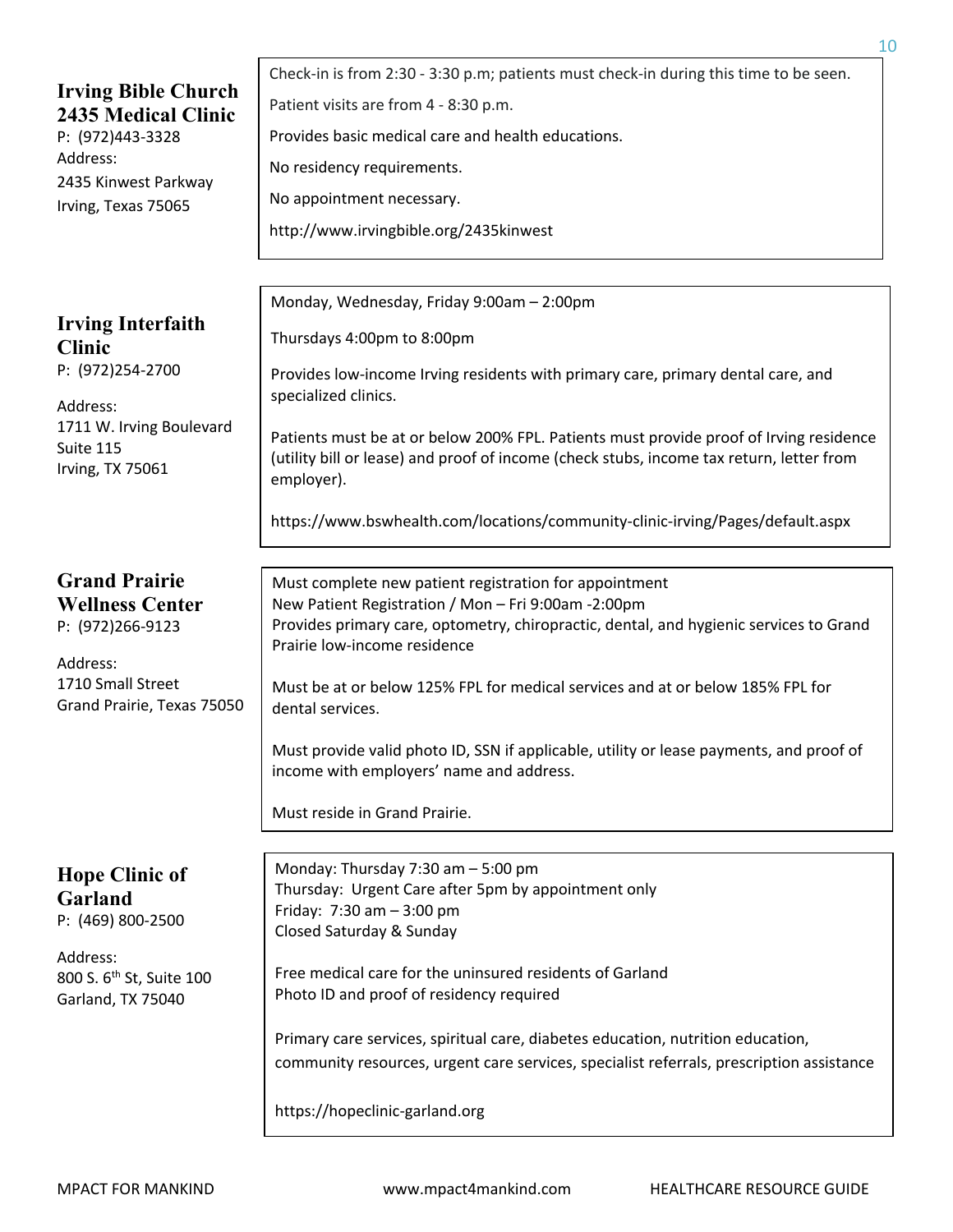## Pediatric Clinics & Services

\*Note: Most medical clinics listed above provide medical services for both adults & children. Please call in advance to confirm.

Providing basic medical services at no cost for uninsured children in Dallas County.

| P: (972) 834-2473                              | FREE medical care for uninsured; Medicaid accepted                                           |
|------------------------------------------------|----------------------------------------------------------------------------------------------|
| Address:                                       | Prescription / medication assistance                                                         |
| Mobile clinic                                  | Immunizations                                                                                |
| See website for locations                      | Ages: birth to 18 (will treat parents for same symptoms as child)                            |
| <b>Los Barrios Unidos</b>                      | WIC: Mon-Thur 7:30 am -6:00 pm                                                               |
| Women & Children's                             | Fri 7:30 am -4:00 pm                                                                         |
| <b>Services Clinic</b>                         | 3rd Sat of the month 7:30 am -2:00 pm/2nd Tues of the month 10:30 am -6:00 pm                |
| P: WIC (214) 761-0956<br>Clinic (214) 540-0300 | Clinic: Mon-Fri 7:00 -5:00 pm<br>Saturday $8:00$ am $-4:00$ pm<br>Sunday Closed              |
| Address:                                       | Appointment required                                                                         |
| WIC: 809 Singleton Boulevard                   | Services include: immunizations, early childhood development, well-child visits, acute care, |
| Dallas, TX 75212                               | physical exams, vision and hearing screening, asthma management, chronic disease             |
| Clinic: 3111 Sylvan Avenue                     | management, lab, health education                                                            |
| Dallas, TX 75212                               | http://losbarriosunidos.org/services/pediatrics/                                             |

## Women's Health

\*\*Please see the medical clinics list above for resources to meet your well-woman and other women's health needs.

#### **WINGS Dallas**

P: (214) 584-2322 or (214) 325-0110

**The Doctor Spot**

experienced nurse home visitors. When you enroll in the program, a specially trained registered nurse will visit you throughout your pregnancy and until your baby turns two years Sunday Closed The Nurse-Family Partnership is a free program that partners first-time moms with old.

To be eligible you must:

- Address: 4144 N. Central Expy, Ste 580 Dallas, TX 75204
- Be pregnant with your first child
- Meet income guidelines
- Be less than 28 weeks pregnant.
- Live in Dallas County

#### www.wingsdallas.org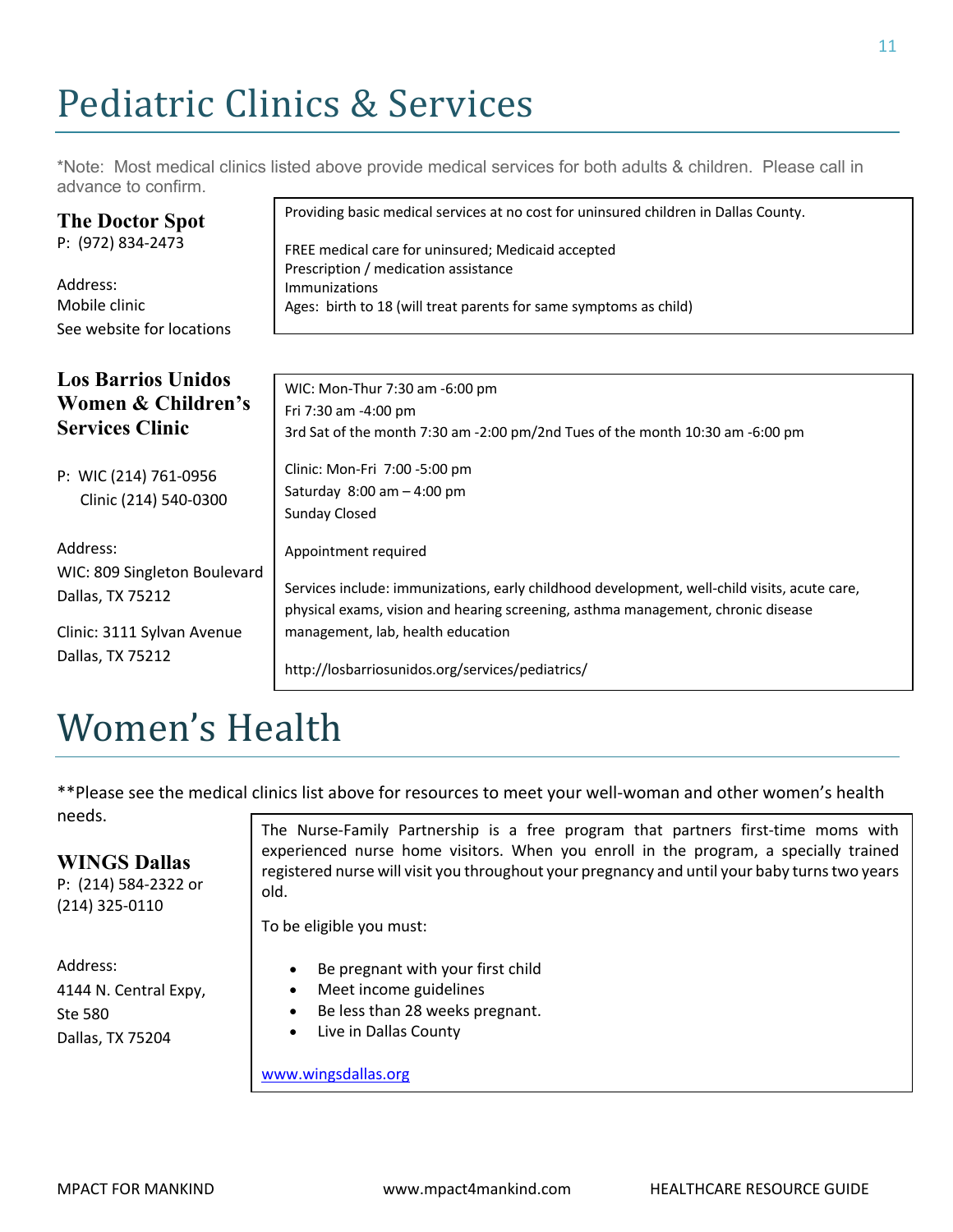| The Bridge Breast<br><b>Network</b><br>P: (214)821-3820 | Mon -Thurs 8:30am - 5:00pm<br>Friday 8:30am-4:00pm                                                                                                                                                                                                                                                                                        |
|---------------------------------------------------------|-------------------------------------------------------------------------------------------------------------------------------------------------------------------------------------------------------------------------------------------------------------------------------------------------------------------------------------------|
| Address:<br>4000 Junius Street<br>Dallas, TX 75246      | Offers diagnostic mammograms, biopsies, and sonograms. Also offers treatment for breast cancer<br>including surgery, chemotherapy, and radiation to uninsured or underinsured in Collin, Dallas,<br>Denton, Ellis, Erath, Grayson, Hood, Hunt, Johnson, Kaufman, Navarro, Palo Pinto, Parker, Rockwall,<br>Somervell, and Tarrant county. |
|                                                         | Must have a breast health concern (lump, pain, discharge)                                                                                                                                                                                                                                                                                 |
|                                                         | Must not have breast implants                                                                                                                                                                                                                                                                                                             |
|                                                         | Must be equal or less than 250% FPL                                                                                                                                                                                                                                                                                                       |
|                                                         | \$20 application fee                                                                                                                                                                                                                                                                                                                      |
|                                                         | https://www.bridgebreast.org                                                                                                                                                                                                                                                                                                              |

## Dallas County Immunizations

Dallas County Health and Human Services 2377 N. Stemmons Freeway, Dallas, TX 75207 Telephone: 214-819-2000 https://www.dallascounty.org/departments/dchhs/immunizations.php

Clients eligible to receive (TVFC) immunizations at Dallas County Health and Human Services are:

- Medicaid eligible
- Uninsured: A child who has no health insurance coverage
- American Indian or Alaskan Native
- Enrolled in CHIP
- Underinsured\*

\*A child who has commercial (private) health insurance, but coverage does not include vaccines; a child whose insurance covers only selected vaccines (TVFC-eligible for non-covered vaccines only).

DCHHS charges \$10 per patient for their first visit and \$5 for subsequent visits. Services are free for individuals with valid Medicaid cards.Parents are asked to bring their child's immunization records. A \$5 fee will be charged for a replacement copy. Immunization records may only be available if the client has been seen at one of DCHHS' clinics before.

12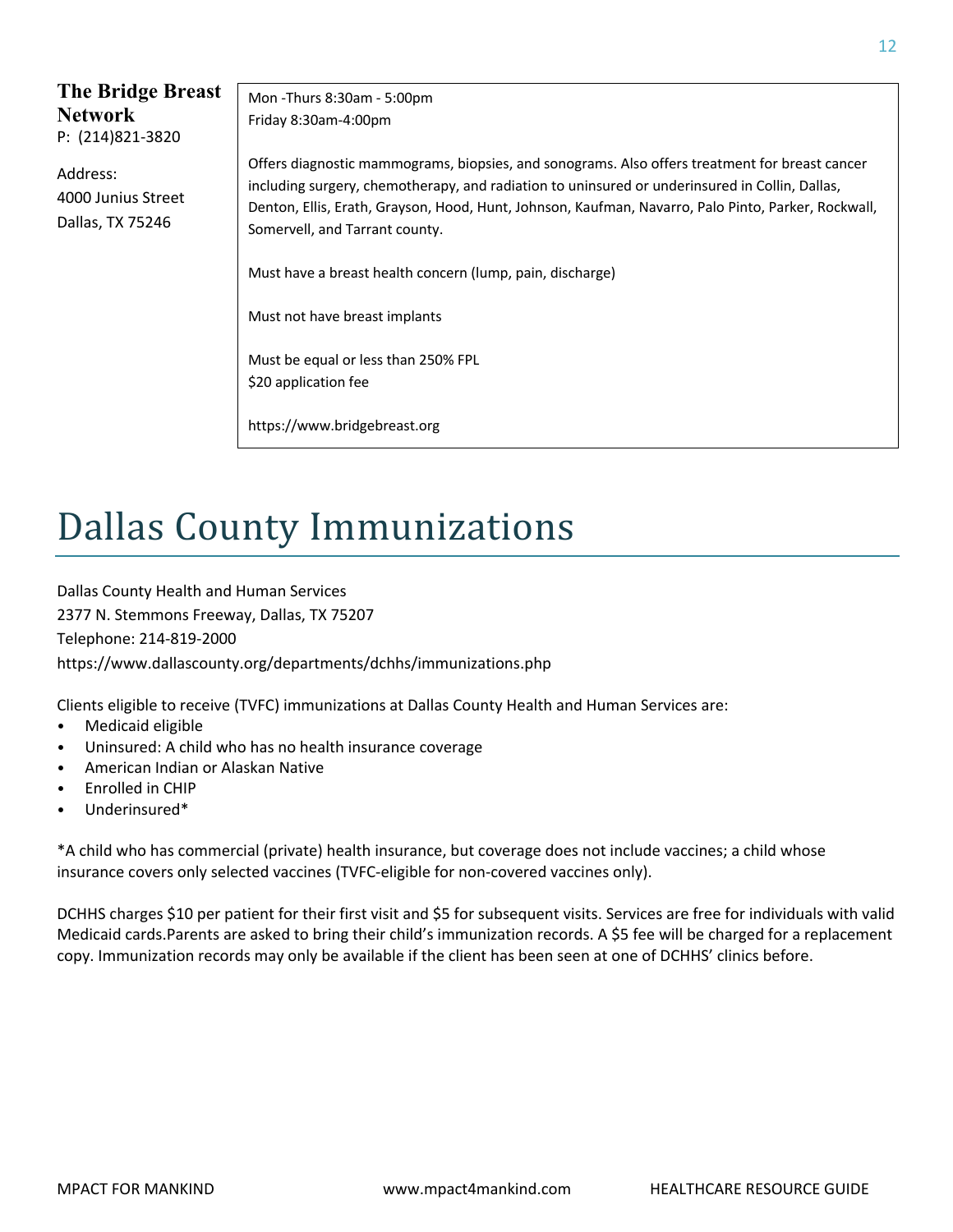| <b>Walk-in Immunization Clinic Hours and Locations</b>     | Horario y ubicaciones de clínicas de vacunación sin cita |
|------------------------------------------------------------|----------------------------------------------------------|
| We serve children 18 years and younger.                    | previa                                                   |
| Cost: \$10 first visit, \$5 subsequent visits              | Atendemos a niños de 18 años y menores.                  |
| No "Texas Vaccine for Children eligible" child will be     | Costos: \$10 primeravisita, \$5 visitasposteriores       |
| denied services.                                           | A ningúnniño "elegible del ProgramaVacunas para Niños    |
| For more information, call 214-819-2163                    | de Texas" se le negarán los servicios.                   |
|                                                            | Para másinformación, llame al 214-819-2163.              |
| <b>DCHHS Stemmons Immunization Clinic</b>                  | <b>Clínica de Vacunación DCHHS Stemmons</b>              |
| 2377 N. Stemmons Freeway, #159 (first floor) Dallas,       | 2377 N. Stemmons Freeway, #159 (first floor) Dallas,     |
| TX 75207                                                   | TX 75207                                                 |
| 8 a.m. - 4 p.m. Monday through Friday                      | 8:00 a. m. a 4:00 p. m., de lunes a viernes              |
| 214-819-2163 or 214-819-1903                               | 214-819-2163 o 214-819-1903                              |
| <b>Carrollton Farmers Branch Immunization Clinic</b>       | Clínica de Vacunación Carrollton Farmers Branch          |
| 2774 Valwood Pkwy, Farmers Branch, TX 75234                | 2774 Valwood Pkwy, Farmers Branch, TX 75234              |
| 8 a.m. - 4 p.m. Monday through Friday                      | 8:00 a. m. a 4:00 p. m., de lunes a viernes              |
| 972-241-2684                                               | 972-241-2684                                             |
| <b>John West Branch Immunization Clinic</b>                | Clínica de Vacunación John West Branch                   |
| 3312 N. Buckner Blvd. Suite 200, Dallas, TX 75228          | 3312 N. Buckner Blvd. Suite 200, Dallas, TX 75228        |
| 8 a.m. - 4 p.m. Monday through Friday                      | 8:00 a. m. a 4:00 p. m., de lunes a viernes              |
| 214-321-5747                                               | 214-321-5747                                             |
| <b>Irving Branch Immunization Clinic</b>                   | Clínica de Vacunación Irving Branch                      |
| 440 S. Nursery Rd., Irving, TX 75060                       | 440 S. Nursery Rd., Irving, TX 75060                     |
| 8 a.m. - 4 p.m. Monday through Friday                      | 8:00 a. m. a 4:00 p. m., de lunes a viernes              |
| 972-721-3661                                               | 972-721-3661                                             |
| <b>North Dallas Branch Immunization Clinic</b>             | Clínica de Vacunación North Dallas Branch                |
| 8202 Spring Valley Rd. #200, Dallas, TX 75240              | 8202 Spring Valley Rd. #200, Dallas, TX 75240            |
| This clinic location is located at the corner of Waterfall | La ubicación de estaclínica se encuentraen la esquina de |
| Way and Spring Valley behind the laundromat.               | Waterfall Way y Spring Valley detrás de la lavandería.   |
| 8 a.m. - 4 p.m. Monday through Friday                      | 8:00 a. m. a 4:00 p. m., de lunes a viernes              |
| 214-358-0926                                               | 214-358-0926                                             |
| <b>Oak Cliff Branch Immunization Clinic</b>                | Clínica de Vacunación Oak Cliff Branch                   |
| 1113 E. Jefferson Boulevard, Suite 200, Dallas, TX 75203   | 1113 E. Jefferson Boulevard, Suite 200, Dallas, TX 75203 |
| 8 a.m. - 4 p.m. Monday through Friday                      | 8:00 a. m. a 4:00 p. m., de lunes a viernes              |
| 214-948-0425                                               | 214-948-0425                                             |
| <b>Grand Prairie Branch Immunization Clinic</b>            | Clínica de Vacunación Grand Prairie Branch               |
| 1413 Densman St., Grand Prairie, TX 75051                  | 1413 Densman St., Grand Prairie, TX 75051                |
| 8:00 a.m. - 4:00 p.m. Every 1st, 2nd, 3rd and 4th          | 8:00 a. m. a 4:00 p. m., cada primer, segundo, tercer y  |
| Wednesday                                                  | cuartomiércoles                                          |
| 972-642-5962                                               | 972-642-5962                                             |

13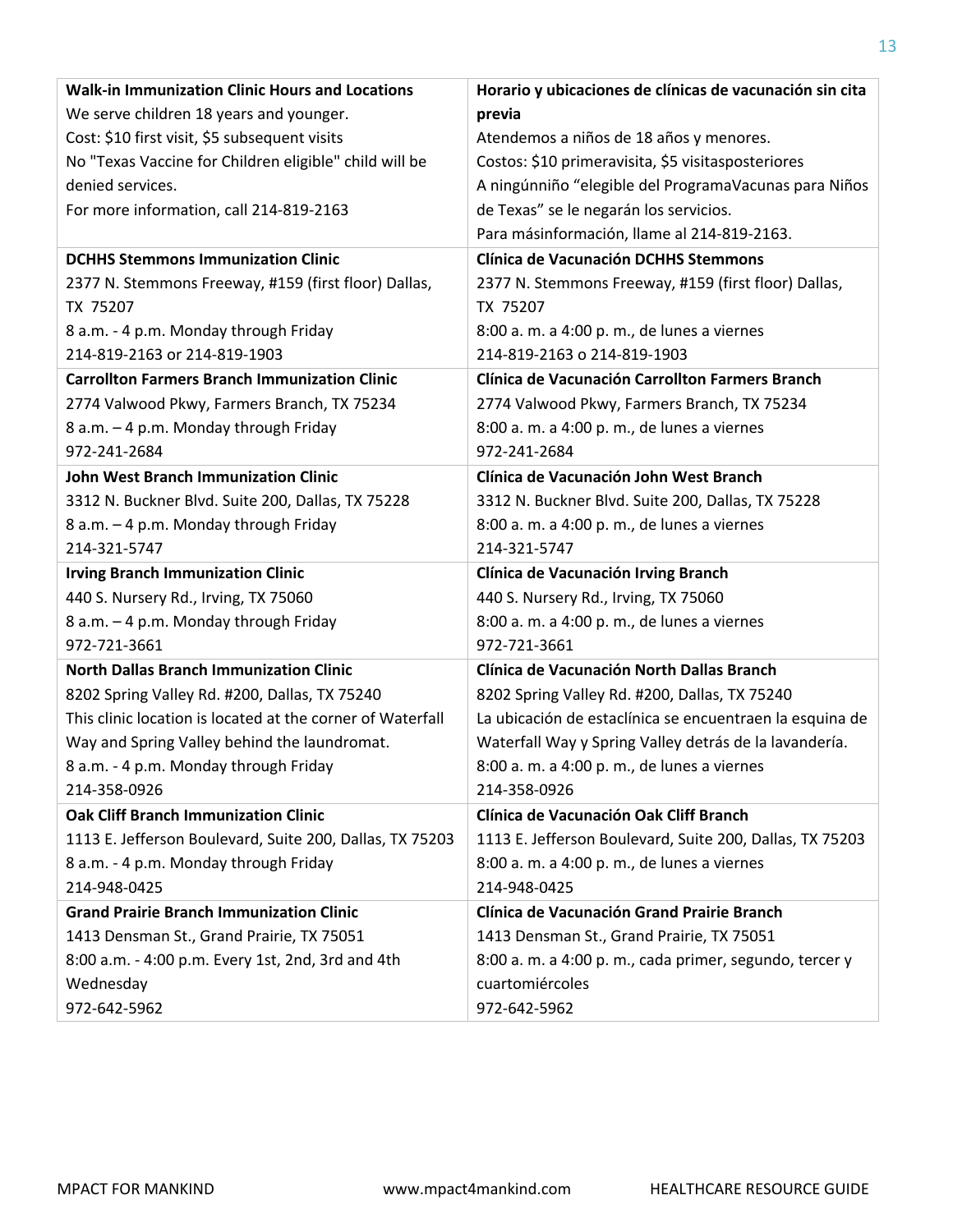## Vision

| <b>Agape Clinic</b><br>P: (972) 707-7782<br>Address:<br>4104 Junius | NO ID or proof of income/address required. \$30 for primary care, \$35 for specialty<br>visit theagapeclinic.org<br>• HOURS: Mon-Fri 7:30am-3:30pm *Appointment Required*<br>URGENT CARE: Saturday 7:30 until last patient seen. WALK-IN First come first served.                    |
|---------------------------------------------------------------------|--------------------------------------------------------------------------------------------------------------------------------------------------------------------------------------------------------------------------------------------------------------------------------------|
| Dallas, TX 75246                                                    | Primary and Chronic Care, Dermatology, Neurology, Ophthalmology, Orthopedics,<br>Women's Health, Counseling, Dental, & allergy and asthma<br>www.theagapeclinic.org                                                                                                                  |
| <b>Brother Bill's</b><br><b>Helping Hand</b><br>P: (214) 638-2196   | Monday: Thursday 8:30 am - 4:00 pm<br>Friday: $9:00 \text{ am} - 2:00 \text{ pm}$<br>Closed Saturday & Sunday                                                                                                                                                                        |
| Address:<br>3906 N. Westmoreland<br>Dallas, TX 75212                | Offers medical services to uninsured adults, but will not turn away people who have<br>insurance.                                                                                                                                                                                    |
|                                                                     | Asks for a \$10 donation to help continue to provide care.<br>Services include annual exams, eye exams, dental care, women's wellness,<br>mammograms, prostate screenings, vaccinations, support for managing chronic<br>illnesses such as diabetes and hypertension<br>www.bbhh.org |
|                                                                     |                                                                                                                                                                                                                                                                                      |
| <b>Hope Clinic of</b><br>Garland<br>P: (469) 800-2500<br>Address:   | Monday: Thursday 7:30 am - 5:00 pm<br>Thursday: Urgent Care after 5pm by appointment only<br>Friday: $7:30$ am $-3:00$ pm<br>Closed Saturday & Sunday                                                                                                                                |

800 S. 6<sup>th</sup> St, Suite 100 Garland, TX 75040

Free medical care for the uninsured residents of Garland Photo ID and proof of residency required

Primary care services, spiritual care, diabetes education, nutrition education, community resources, urgent care services, specialist referrals, prescription assistance

https://hopeclinic-garland.org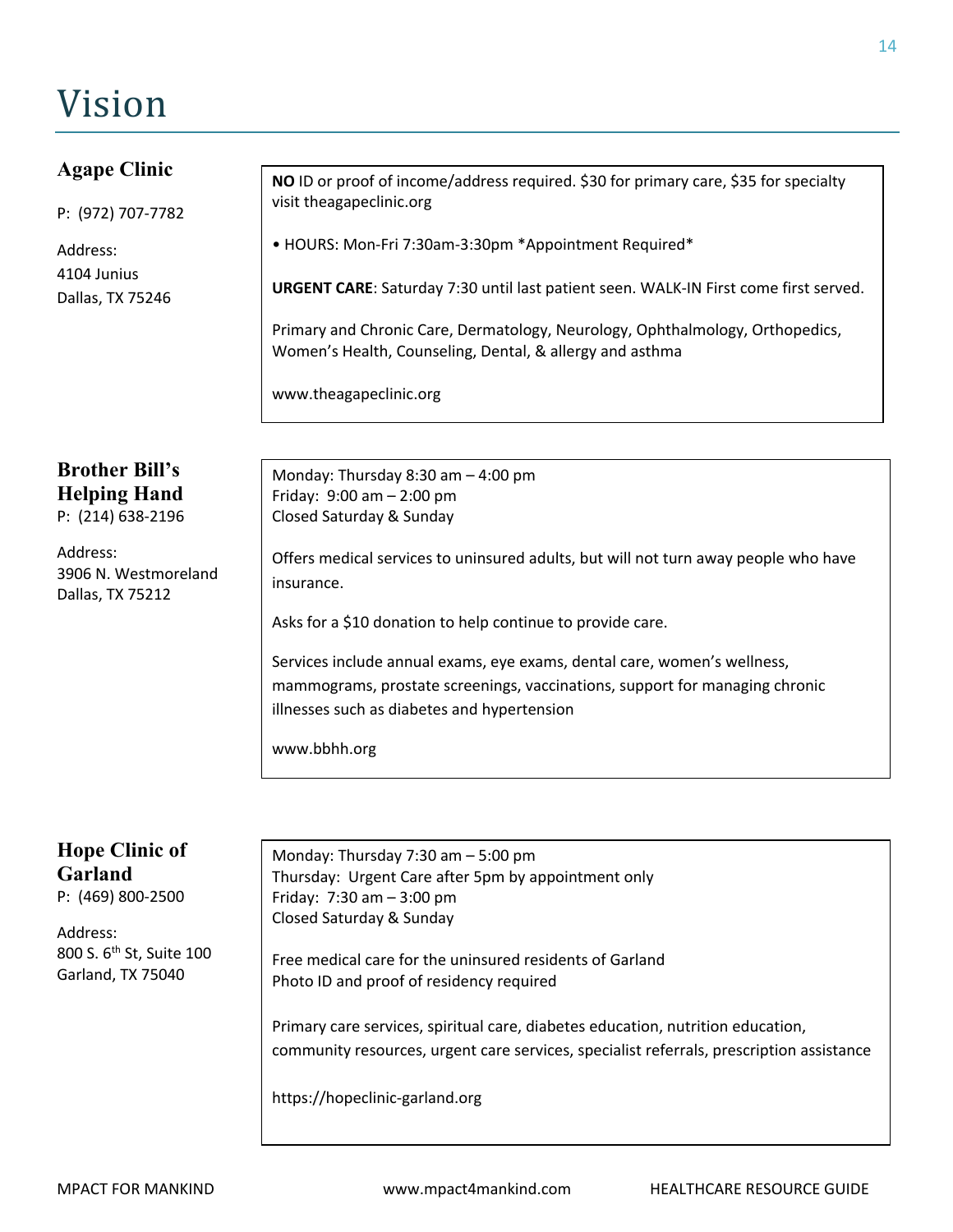## **Los Barrios Unidos Community Clinic**

P: (214) 540-0300

Address: 809 Singleton Boulevard Dallas, TX 75212

Address: 4732 W. Illinois Ave. Dallas, TX 75211

LBUCC offers comprehensive quality care and services that include pediatric care, adult health care, well women/obstetrics services, dentistry for children, WIC services and pharmacy services. Also offered are podiatry, optometry and behavioral health care for patients by referral from an LBUCC physician.

Accepted:

- Uninsured patients
- Patients with Medicaid
- Patients with CHIP
- Medicare patients
- Patients with private insurance

Singleton Ave:

Monday-Thursday 7:00 am – 6:00 pm Friday 7:00 am – 5:00 pm Saturday 8:00 am – 12:00 pm (including Adult Clinic services) Sunday Closed

South Oak Cliff: Monday-Friday 7:00 am – 6:00 pm Saturday-Closed Sunday-Closed

www.losbariosunidos.org

## Counseling

**ADAPT Mobile Crisis Team** P: 1-866-260-8000 **Child & Family Guidance Center** P: (214)351-3490 Address: 8915 Harry Hines Blvd Dallas, TX 75235 Free mental health mobile team available 24/7 for residents in the Dallas and surrounding counties. Will come on site to assess clients and can make referrals for counseling, mental health and substance abuse providers. Office Hours Monday- Friday 8:00am - 5:00pm/Closed Saturday and Suday Call for specific locations and to schedule appointments. Provides child, adolescent, and adult therapy; including play therapy, psychiatric therapy, and substance abuse counseling. Services are at a sliding scale fee, reduced cost, or free depending on financial situation. www.childrenandfamilies.org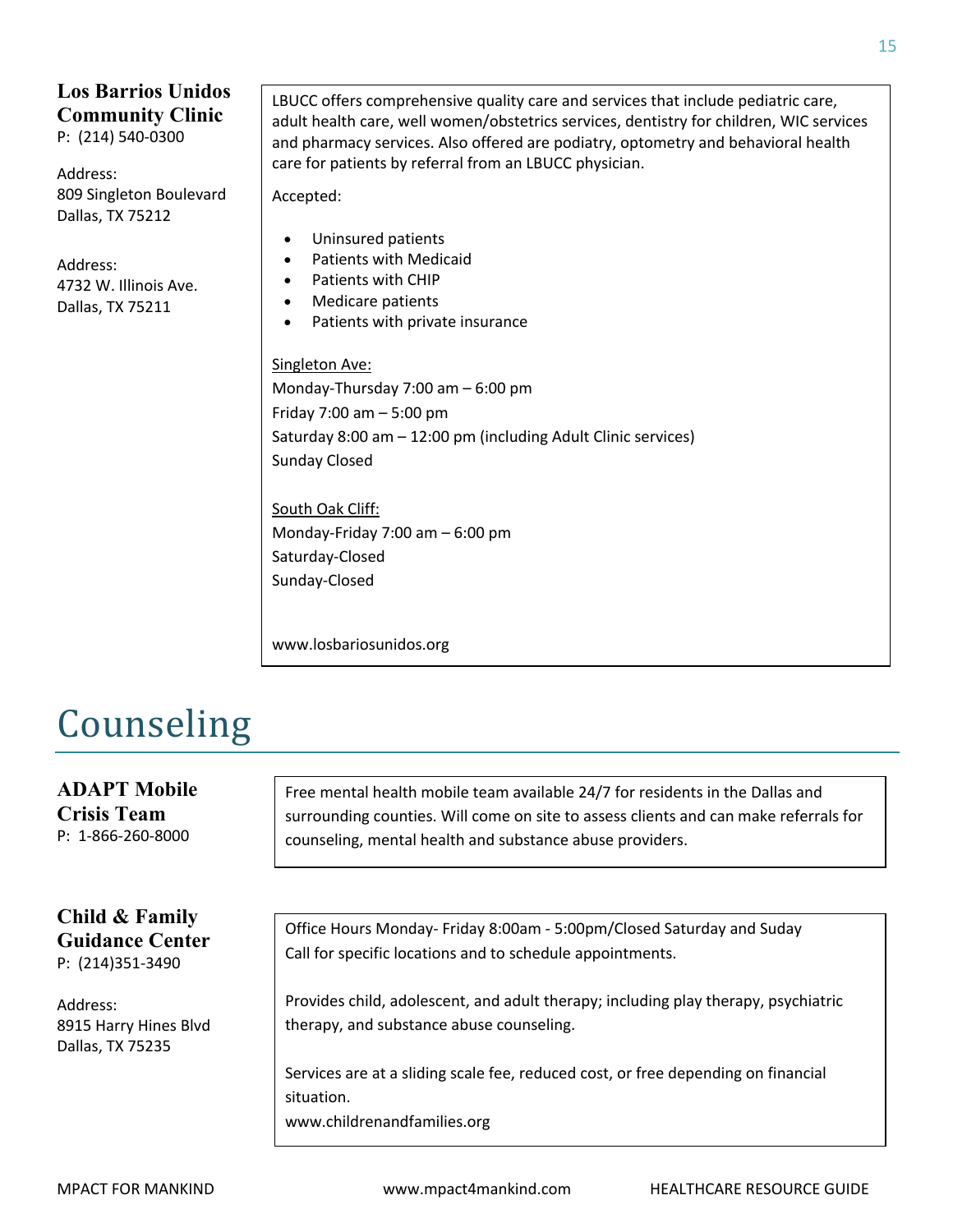### **Dallas Children's Advocacy Center** P: (214)818-2600

Address: 5351 Samuell Blvd Dallas, TX 75228

#### **Harmony Counseling Center** P: (214)751-3932

Address: 6969 Pastor Bailey Dr. Suite 250 Dallas, Texas 75237

#### **Parkland Victim's Intervention Program**  P: (214)590-2926

24-Hour Hotline (214)590-0430

Address: 5201 Harry Hines Blvd Dallas, TX 75235

**Victims Outreach**  P: (214)358-5173

Address: 10300 N Central Expy Dallas, TX 75231

### **Center For Survivors of Torture** P: (214) 827-2314

Address: 4108 Swiss Ave, Dallas, TX 75204 Monday- Friday 9:00am - 5:00pm

Provides therapy to child victims of abuse or trauma. Therapy can be individual or family therapy.

www.dcac.org

Harmony Counseling Center has been providing community-based counseling services to individuals, couples, families, and groups since the 1980's. We have now partnered with CCD Counseling (CCD) which now allows us to offer FREE Family Counseling via The "Family Tree" Program! The Family Tree Program (funded by the State of Texas TDFPS) provides Free Family Counseling for Denton and Dallas County youth and their families.

http://harmonycdc.org/services/counseling-center/

Monday- Thursday 8:00am - 8:00pm Friday-Saturday 8:00am- 4:30pm

Provides crisis counseling and victim support to women, men, and teens who have experienced family violence, intimate partner violence, or sexual assault. Client privacy and safety are ensured through strict confidentiality measures.

https://www.parklandhospital.com/vip-rape-crisis-center

24-hour crisis hotline for children, adolescent, and adults that have been victims of rape, kidnapping, physical abuse, sexual abuse, stalking, and domestic abuse. Clients will have the opportunity to establish on-going counseling.

Monday through Saturday, 9:00am – 5:00pm

Center for Survivors of Torture (CST) exists to facilitate healing, ease transition into new beginnings, and foster hope in survivors of trauma, by providing specialized services addressing their comprehensive psychological, medical, and social needs; generating legal referrals; providing training opportunities for state-of-the-art professional service delivery; and collecting outcome measurements.

https://cstnet.org/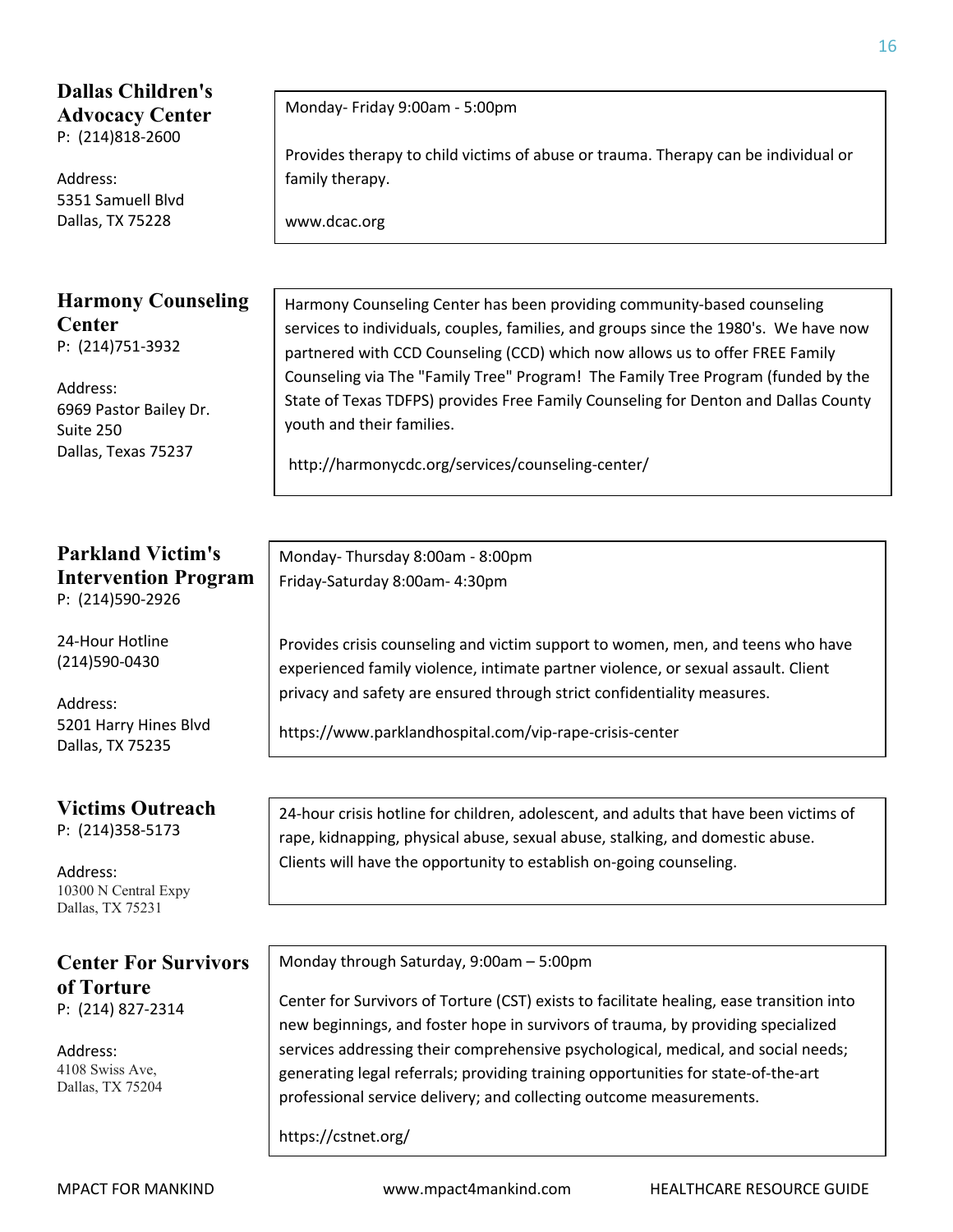## Food Pantries

| <b>Baptist Benevolent</b>                 | Monday, Tuesday, Wednesday, Friday 10:00am-1:15pm/closed Thursday, Saturday,                    |
|-------------------------------------------|-------------------------------------------------------------------------------------------------|
| <b>Food Ministry</b><br>P: (972)254-0973  | Sunday                                                                                          |
|                                           | New clients must arrive before 1:00 p.m.                                                        |
| Address:                                  |                                                                                                 |
| 114 E. Second Street<br>Irving, TX 75060  | Provides emergency food assistance for Irving residents and close family members.               |
|                                           | Must provide proof of Irving residence and legal documentation (SSN, birth certificate,         |
|                                           | or Medicaid/Medicare card) for all family members.                                              |
|                                           |                                                                                                 |
| <b>Cedar Hill Food</b><br><b>Pantry</b>   | Monday-Friday 1:00pm-4:00pm and Saturday 9:00am-12:00pm                                         |
| P: (972) 293-2822                         | <b>Closed Sunday</b>                                                                            |
| Address:                                  | May need to provide current pay stub, rent/mortgage agreement, current                          |
| 403 Houston St                            | gas/electricity bill, Social Security card for all household members, copies of drivers         |
| Cedar Hill, TX 75104                      | license for all household drivers, proof of children attending Cedar Hill ISD, entitlement      |
|                                           | certificate (SNAP, TANF, etc), & proof of other unearned income.                                |
|                                           |                                                                                                 |
| <b>City Square</b><br>P: (214)823-8710    | Tuesday - Friday 9 am - Noon & 1 pm - 4 pm                                                      |
|                                           | Provides food assistance once a month to families. Please bring Texas ID, Social Security Card, |
| Address:                                  | and proof of residency. For all children under 18 years of age please provide Social Security   |
| 1610 S Malcolm X Blvd,<br><b>Bldg 350</b> | card and birth certificate.                                                                     |
| Dallas, Texas 75226                       | https://www.citysquare.org/                                                                     |
|                                           |                                                                                                 |
|                                           |                                                                                                 |
| <b>Crossroads Community</b>               | Monday 1:00 - 3:00 PM                                                                           |
| <b>Services</b>                           | Tuesday 9:00 - 11:00 AM & 1:00 - 3:00 PM                                                        |
| P: (214)560-2511                          | Wednesday 9:00 - 11:00 AM & 1:00 - 3:00 PM                                                      |
| Address:                                  | Thursday 9:00 - 11:00 AM & 1:00 - 3:00 PM                                                       |
| 4500 S Cockrell Hill Rd,                  |                                                                                                 |
| Dallas, TX 75236                          | First come, first serve basis.                                                                  |
|                                           | Provides food assistance once a month for qualifying individuals.                               |
|                                           | https://ccsdallas.org/                                                                          |